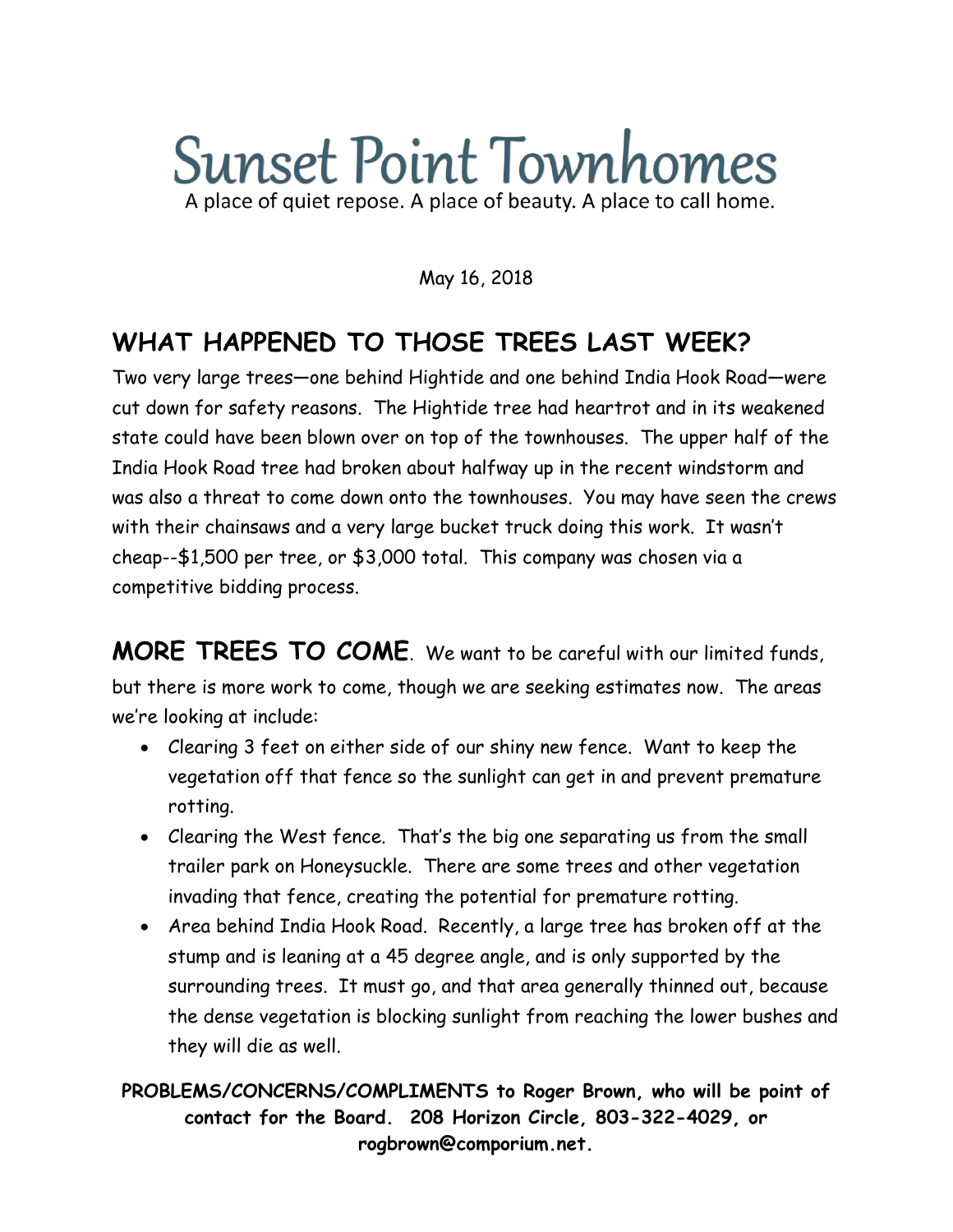### **MORE TREES TO COME, CONTINUED**

 None of this work is currently scheduled. We're now gathering cost info so we can decide the what's, when's, and how much's.

### **POOL OPENS ON SCHEDULE SUNDAY, MAY 20**

- The inner lining of the Pool has been completely resurfaced, which is a major undertaking and must be done every few years. The resurfacing was awarded on a competitive bid process, and was done under budget.
- All DHEC approvals have been granted, which can also be a major undertaking…
- A new outdoor shed has been built at the behest of DHEC. Gotta do what they say…The shed will be used to store chemicals and will have an exhaust fan to circulate and exchange the air.

The 2017 Pool rules will remain in effect for 2018.

### **POOL WORK PARTY 8:30 SATURDAY MORNING, MAY 19**

- A bunch of folks from both HOA's meet every year to ready the Pool for use. Activities include moving the chaise lounges from storage, cleaning and inspecting all facilities, and similar low-impact tasks that must be done so we can all enjoy the Pool.
- It's a good way to meet people and to make new friends, as well as do something that really needs doing.
- If the weather does not cooperate, we'll get an email blast out.

## **UPDATES FOR EMAIL BLAST AND COMMUNITY DIRECTORY**

- Former HOA President Bill Belchee is updating the Community Directory and the email blast list.
- These two items are 90% accurate, but we want this list to be 100% accurate.
- If you have not received an email blast recently, please contact Bill at barefoottaxpro@gmail.com